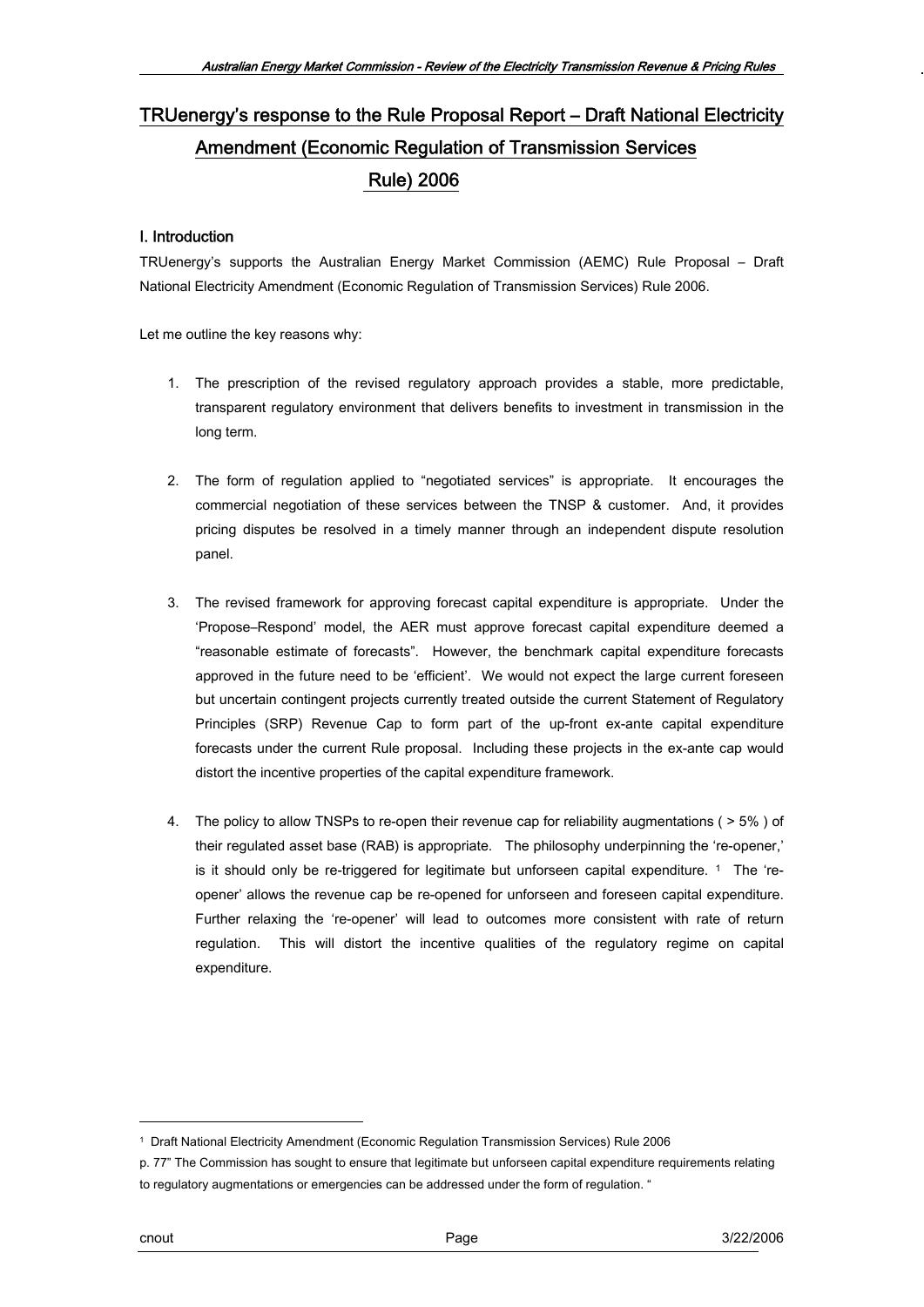#### II. A prescriptive regulatory approach

We support the AEMC Rule proposal on the basis it provides greater clarity, certainty and transparency in regulatory processes. More prescriptive Rules reduce the AER's discretion when adjudicating on the Rules. Whilst discretion is an important component of any regulatory framework, it must be balanced with the need for certainty and clarity. Thus, we support the AEMC's attempts to provide a clearer framework for the making of Revenue Cap determinations for the AER.

### III. The framework for negotiated services

The AEMC decision to treat

- a) Shared transmission services provided to above/below specified standard
- b) New connection services
- c) Use of system services relating to the augmentation or extension of the transmission network,

as "negotiated services" is appropriate. A commercial framework for negotiating these services, which includes a timely dispute resolution process for pricing disputes, represents the right form of regulation for these services.

- 1. We are satisfied with the AEMC's negotiate/arbitrate model represents the appropriate form of regulation to apply to these services. We believe it will lead to more commercial outcomes in providing these services. We agree the revised dispute resolution procedure improves the framework for settling pricing disputes in a timelier manner, in the event of a dispute.
- 2. We support the AEMC's position to set up a working group that improves the clarity of the definition of 'negotiable services' and have provided a generator representative. We agree with the AEMC that the current definitions of 'prescribed services' and 'negotiable services' are circular. This creates inconsistencies around how TNSPs in each jurisdiction treat these services. Clearer definitions will help resolve the circularity of the definitions of these services. As a consequence of this, it is our understanding that
	- a) 'Negotiated' services will be regulated through the negotiate/arbitrate model with a timelier dispute resolution process to apply in the event of pricing disputes.
	- b) Nothing within this model prevents a generator from building its own transmission line for an augmentation, or connection asset that further promote competition in providing these services.
- 3. We support the AEMC's decision to treat augmentations or extensions to the transmission network that connect remote generators as "negotiable services". However, where a TNSP builds a radial line to a remote generator as "negotiable service", the generator that pays for the extension has no guarantee that another party will not 'free ride' on it, which limits the funding generators use of it. Whilst the AEMC has stated it will not deal with property rights in the review, recognising some firmer form of access for these services through a high level principle in the 'Rules' is appropriate. The codification of the recognition of the principle of firmer service makes sense given commercial entities can enter into contracts that provide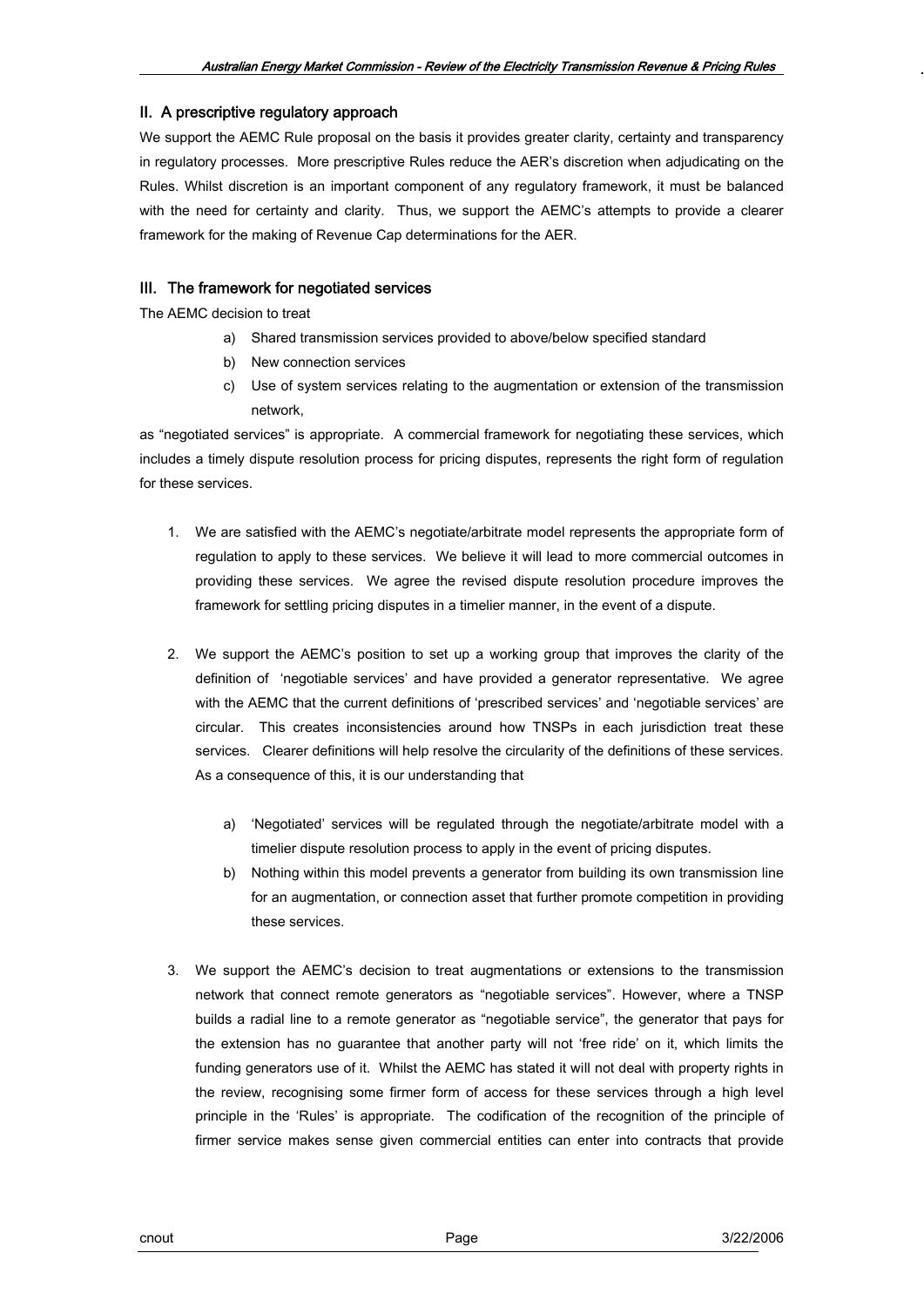some form of right through rebate schemes for extensions or augmentations of the transmission system that generators pay for.

4. Recognising some firmer form of access for these services through a high level principle does not constitute a firm transmission right. It simply provides more options for sensible investment in the transmission system. For example, the rebate schemes currently developing in the market recognise that extensions or augmentations developed and paid for generators would provide new entrants with access rights to these extensions, but they could not 'free ride'. They would compensate the generator for using that transmission line or the TNSP could provide the incumbent generator with a rebate. TRUenergy proposes the AEMC deliver and codify such a scheme (referred to above) in the 'Rules'. <sup>[2](#page-2-0)</sup>

### IV. The Propose/Respond Model

Some stakeholders suggest the propose/respond model of regulation leads to more favourable outcomes for TNSPs in Revenue Cap reviews. Our view is the propose/respond model will generally lead to simular outcomes to the current model.

- 1. The AER will still need to approve forecast capital expenditure deemed a "reasonable estimate of forecasts" [3](#page-2-1) under the propose/respond model. Benchmark capital expenditure forecasts approved in Revenue Cap reviews will still need to reflect an 'efficient level'. [4](#page-2-2)
- 2. We would not expect the large current foreseen but uncertain contingent projects currently treated outside the current Statement of Regulatory Principles (SRP) Revenue Cap to form part of the up-front ex-ante capital

<u>.</u>

<span id="page-2-0"></span><sup>2</sup> TRUenergy notes that Vencorp has taken a simular approach to this in its Connection Augmentation Guidelines.

 $3\,$  3 Draft National Electricity Amendment (Economic Regulation Transmission Services) Rule 2006

<span id="page-2-1"></span>Section 6.2.6 (B) (3) - " The AER must accept the forecast capital expenditure for each regulatory year as provided under clause 6.2.6 (a) if: (3) (vi) the total of the forecast capital expenditure for the regulatory period as provided under clause 6.2.6 (a) (being both capital expenditure referred to in clause 6.2.6 (b) (2) and all other capital expenditure referred to in clause 6.2.6 (b0 (2) and all other capital expenditure referred to in clause 6.2.6 (a) is determined by the AER to be a reasonable estimate of the Transmission Network Service Provider's required capital expenditure for the regulatory control period.

<span id="page-2-2"></span><sup>&</sup>lt;sup>4</sup> Draft National Electricity Amendment (Economic Regulation Transmission Services) Rule 2006 Section 6.2.6 (B) (3) (vi) - " The AER must accept the forecast capital expenditure for each regulatory year as provided under clause 6.2.6 (a) if: (3) (vi) the total of the forecast capital expenditure for the regulatory period as provided under clause 6.2.6 (a) (being both capital expenditure referred to in clause 6.2.6 (b) (2) and all other capital expenditure referred to in clause 6.2.6 (b0 (2) and all other capital expenditure referred to in clause 6.2.6 (a) is determined by the AER to be a reasonable estimate of the Transmission Network Service Provider's required capital expenditure for the regulatory control period period taking into account: (vi) the reasonable estimates of the benchmark capital expenditure that would be incurred by an efficient Transmission Network Service Provider over the regulatory control period."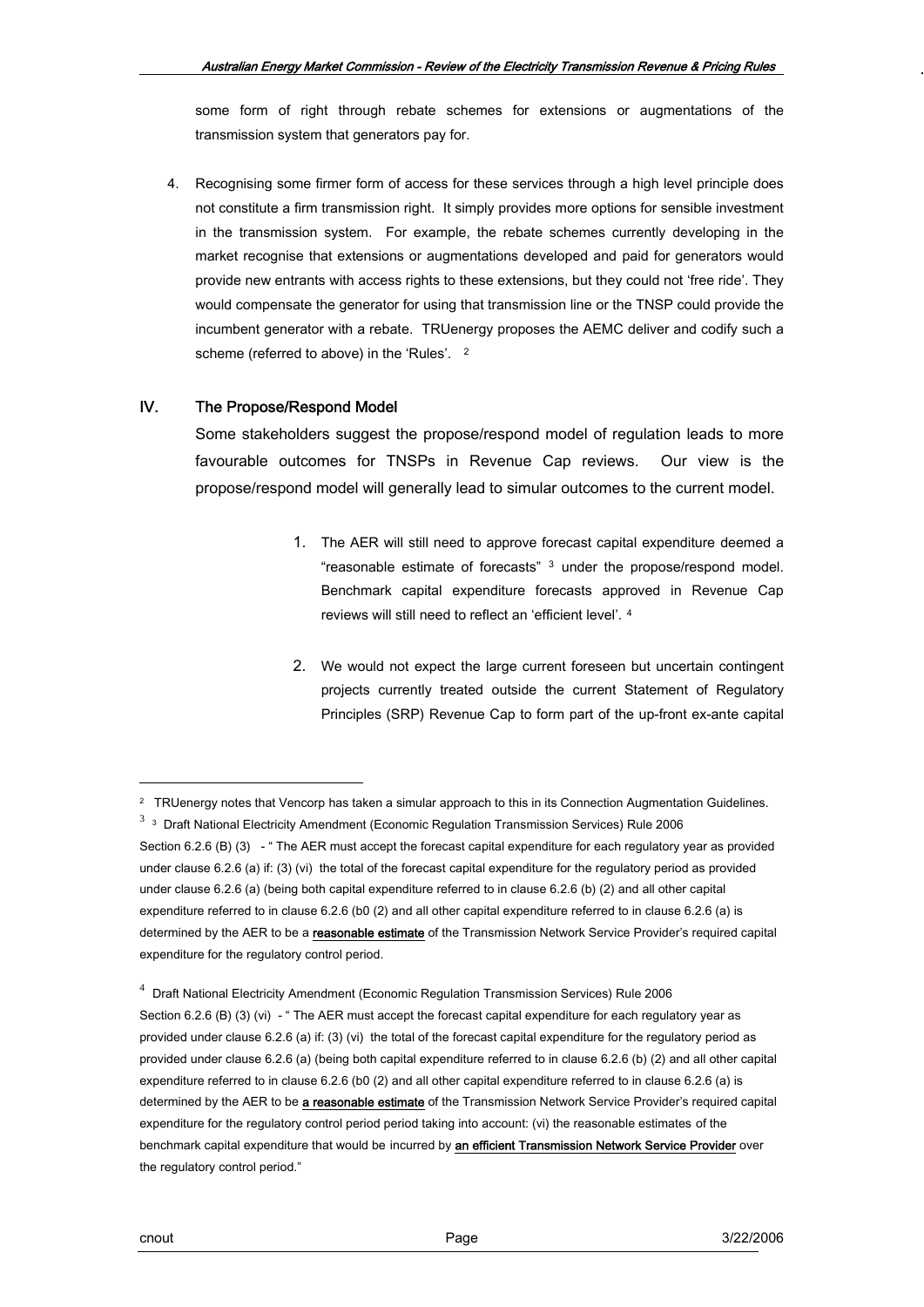expenditure forecasts under the current Rule proposal. <sup>[5](#page-3-0)</sup> Including these projects in the ex-ante cap would distort the incentive properties of the capital expenditure framework.

## V. The requirement to implement CPI-X regulation or a variant of the CPI-X form under Section 6.2.4 of the Rules and the need for consistency with the principles in Section 6.2.2 of the Rules.

The AEMC has proposed a low powered incentive regime on capital expenditure combined with a scheme that allows for un-restricted re-openings of the revenue cap (for unforseen and foreseen reliability augmentations greater than 5% of the RAB). We believe;

- 1. The current threshold set for re-opening the Revenue Cap means it will effectively only be reopened for only legitimate unforseen/foreseen capital expenditure.
- 2. Further relaxing threshold for re-opening the Revenue Cap risks distorting the incentive qualities of the regulatory regime on capital expenditure. The danger is the low powered incentive scheme turns into a regime highlighted by frequent re-openings with characteristics more consistent with rate of return regulation.
- 3. Further relaxing the re-opening provisions in the revenue cap could lead to a breach of Section 6.2.4 & 6.2.2 (d) require the AEMC to implement;
	- a) A CPI-X regime or some incentive based variant of that scheme. <sup>[6](#page-3-1)</sup>
	- b) The scheme must provide for an environment that delivers an efficient level of investment within the transmission sector. [7](#page-3-2)

<span id="page-3-2"></span><sup>7</sup> Section 6.2.2 (b) of the Rules state

1

<span id="page-3-0"></span> $<sup>5</sup>$  The ACCC excluded projects from the main ex-ante cap allowance if the expected error presented by the inclusion</sup> of that project in the main allowance quantified in terms of the revenue required to cover depreciation and the return on the investment on investment in that project – is equal to more than 10% of the revenue required to cover depreciation and return on investment of all projects included in the calculation of the main ex-ante capex allowance.

<span id="page-3-1"></span>**<sup>6</sup>** Section 6.2.4 (a) of the Rules state

<sup>&</sup>quot; Subject to clause 6.2.3 (c), the economic regulation applied to transmission services must be of the CPI - X form, or some incentive based variant of  $CPI - X$  form, and may take into account the performance of the relevant Transmission Network Service Provider under any prescribed transmission service standards imposed by the Rules or by any regulatory regime administered by the AER, provided it is consistent with the objectives and principles outlined in clauses 6.2.2 and 6.2.3.

<sup>&</sup>quot; The transmission revenue regulatory regime to be administered by the AER under Part B of this Chapter must seek to achieve the following outcomes including an environment which fosters an efficient level of investment within the transmission sector, and up stream and down stream of the transmission sector."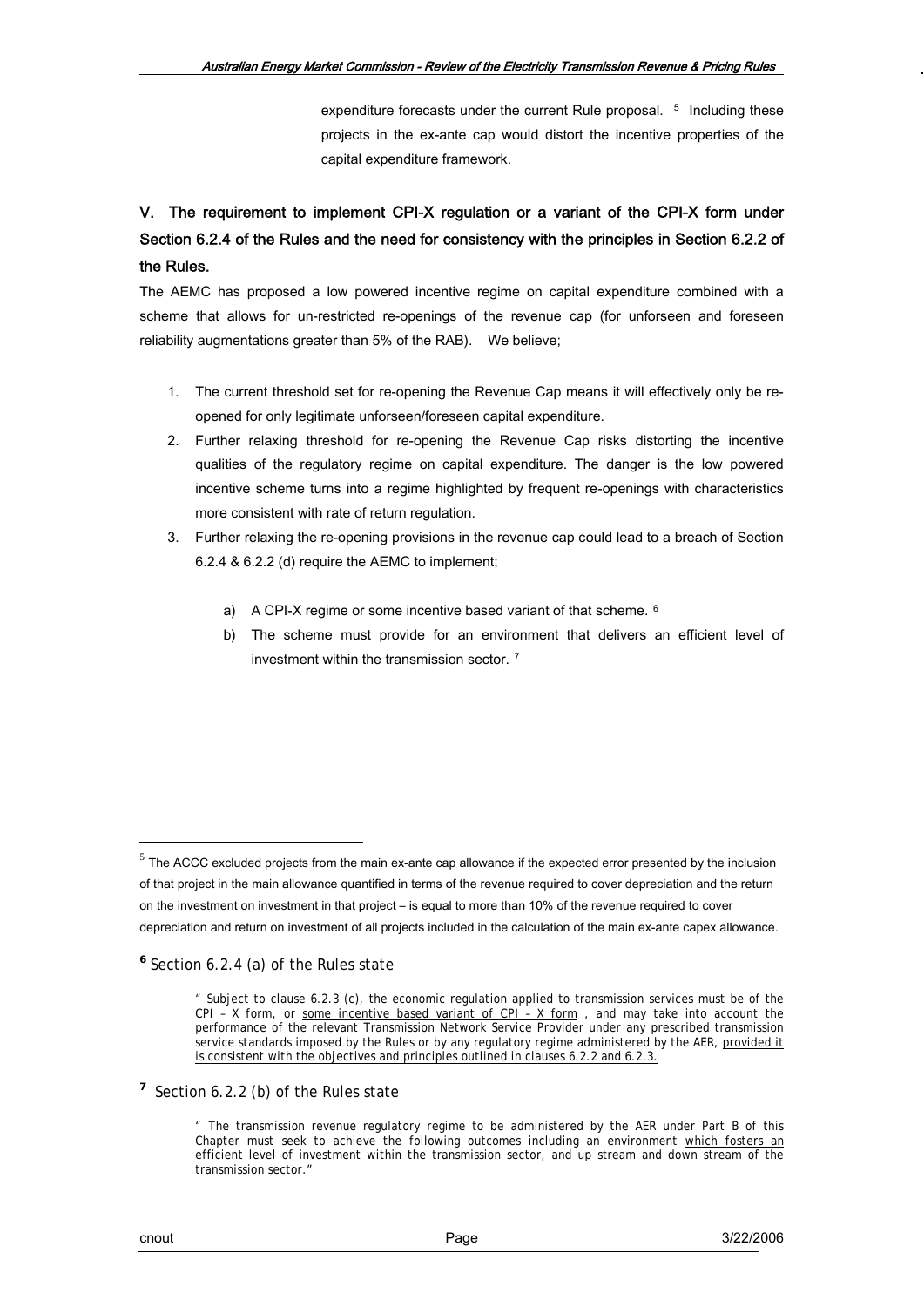We previously raised concerns about the incentive properties on the capital expenditure framework under the Statement of Regulatory Principles (SRP) developed by the AER in the past. Specifically, we believed the combined impacts of

- 1. A generous regime that allowed TNSPs to re-open the revenue cap under certain restricted conditions (Off Ramp provision)
- 2. A generous pass through regime
- 3. A provision that allowed re-openings through contingent projects up front in the review process

raised serious question marks about whether the incentives for TNSPs to deliver an efficient level of transmission to the market were in place. We were concerned the regime would simply distort the incentive properties that applied to capital expenditure. However, we acknowledged that under the SRP, whilst the incentive regime on capital expenditure was low powered, it

- 1. Provided incentives to under spend relative forecast capital expenditure and penalised a TNSP for expenditure in excess of forecasts limited to the foregone return on the additional capital expenditure.
- 2. It provided a return of capital on forecast capital expenditure over the regulatory period. This created a further incentive to under-spend relative to forecast capital expenditure on depreciation. Also, a TNSP was not rewarded for depreciation on expenditure in excess of forecast capital expenditure.

The AER did attempt to protect the incentive properties of the low powered regime. However, this was lessened by the combination of contingent projects and a low powered regime on capital expenditure. A regime that adjusts revenues (allows consistent re-openings through contingent projects and rolls in the additional capital expenditure into RAB) in line with additional costs is more consistent with rate of return regimes.

We support re-openings provisions to form part of the ex-ante revenue cap. However, the re-opening provision should be designed carefully to protect the regime's incentive properties. As a result, reopenings should be limited to:

- 1. The event that triggered the re-opening would need to have a material impact on the need for transmission.
- 2. The event that could trigger the re-opening should be limited and clearly defined
- 3. Any re-openings for 'exogenous' capital expenditure should be used sparingly

Our position on the AEMC's current approach to re-opening provisions is;

- 1. The trigger for the re-opener is material and set at 5% of the value of the RAB for reliability augmentations.
- 2. The event that that triggers the re-opener is limited and clearly defined.
- 3. The 're-opener' for exogenous capital will be used sparingly.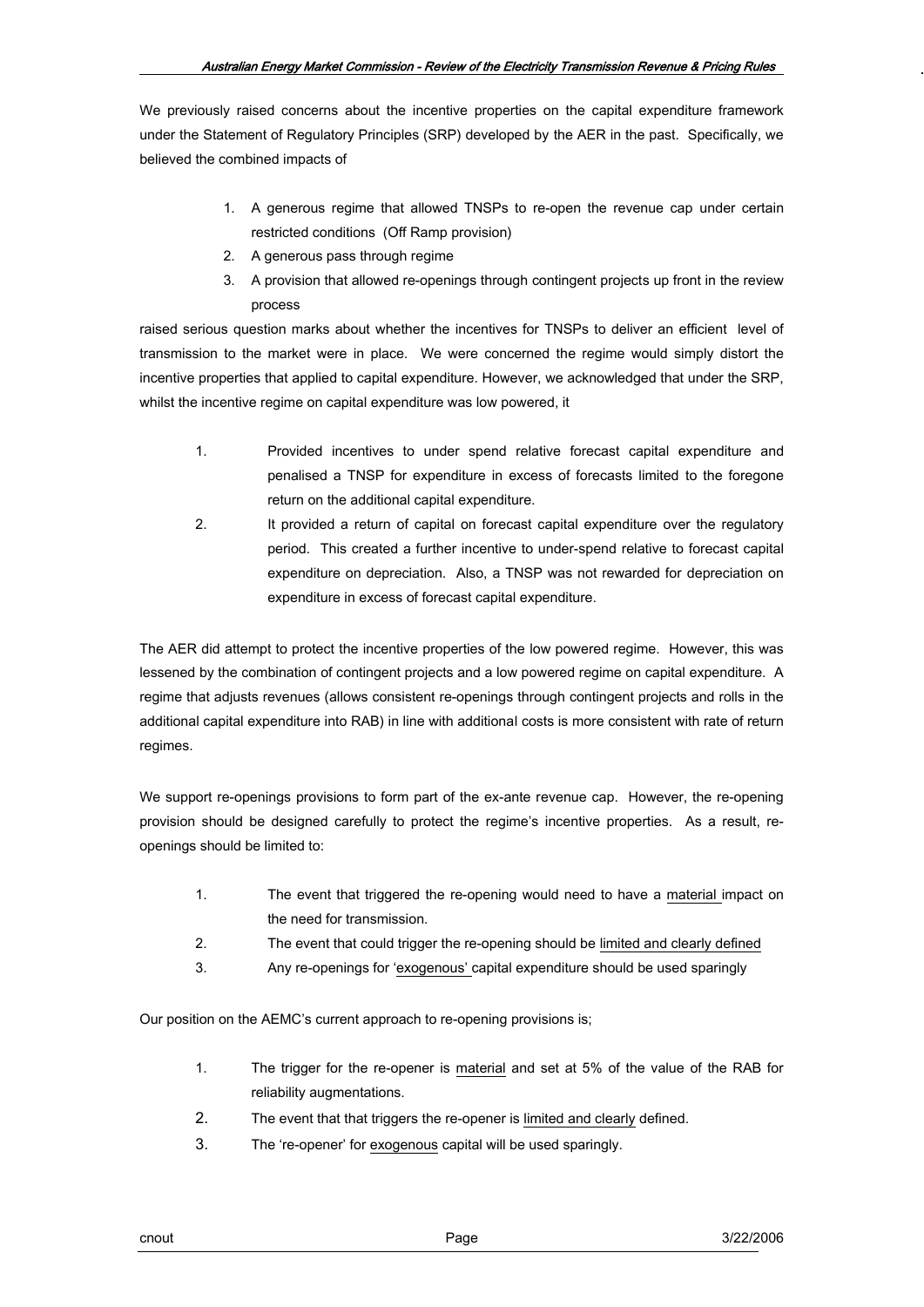By excluding corrections for most or all 'exogenous' factors the regulatory process becomes more streamlined and the regulated firm is forced to be accustomed to the realities of the market place. However, whilst this may be true, we support including corrections for relevant exogenous factors, so that the firm does not suffer or gain because of events beyond its control.

The characteristics of an event that triggers adjustments to the revenue cap include;

- 1. The event is truly exogenous. That is, it is truly beyond the control of management and its financial impact is beyond management's control.
- 2. The event has a pronounced magnitude, which will help to prevent excessive regulatory hearings.

If the re-opening regime is relaxed to allow the revenue cap to be re-opened more frequently during the regulatory period (perhaps through a lower threshold) , it will introduce some of the negative factors associated with rate of return regimes. If the ACCC choose to further relax the re-opening provision, then this might lead to

- 1. Frequently contentious re-openings.
- 2. Consumers rather than the regulated firm bearing much of the market risk.
- 3. A regime that provides limited incentives to deliver efficient transmissions in the NEM.